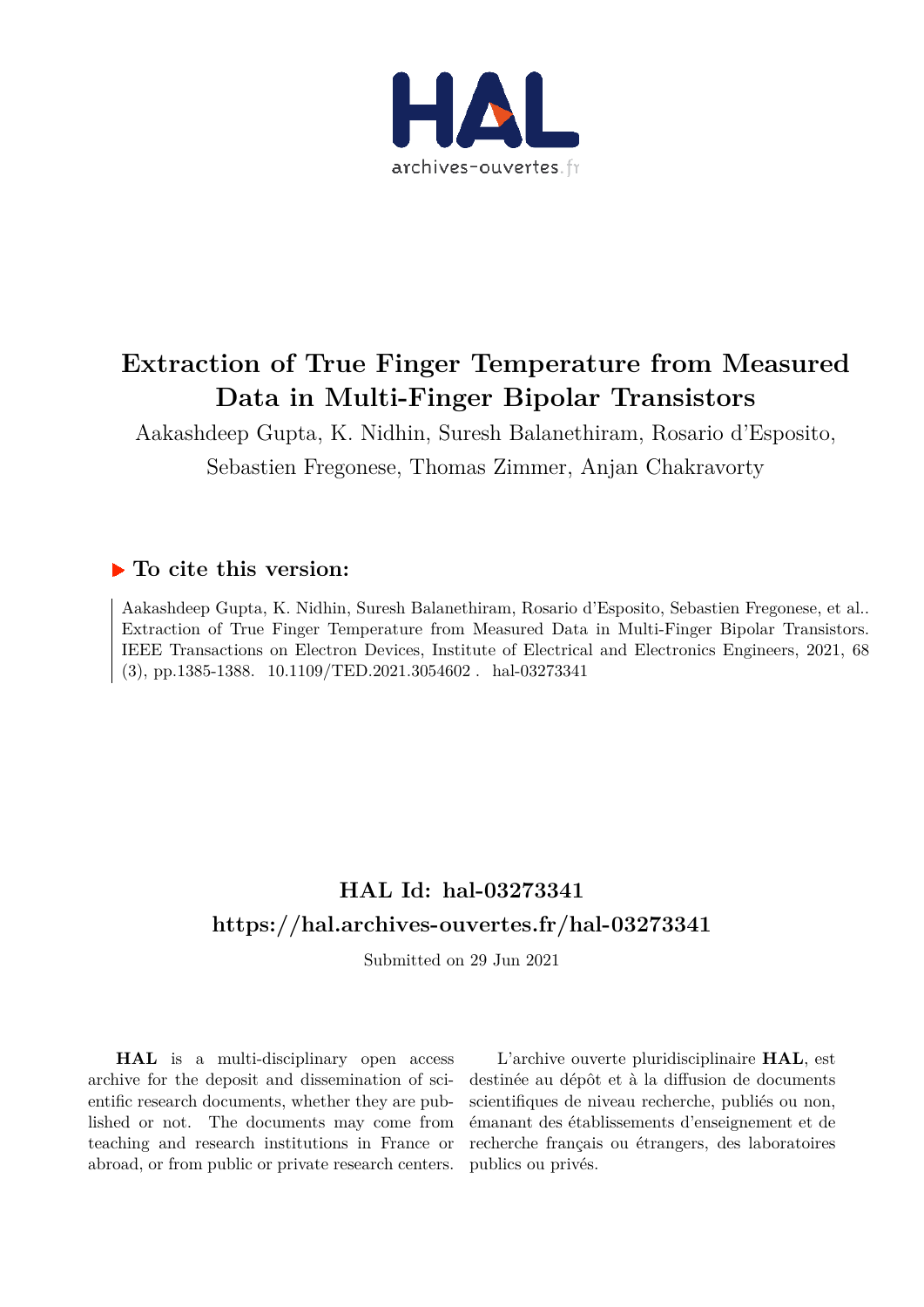# Extraction of True Finger Temperature from Measured Data in Multi-Finger Bipolar Transistors

Aakashdeep Gupta, K Nidhin, Suresh Balanethiram, Rosario D'Esposito, Sebastien Fregonese, Thomas Zimmer, *Senior Member, IEEE*, Anjan Chakravorty, *Member, IEEE*

*Abstract*—In this brief, we propose a step-by-step strategy to accurately estimate the finger temperature in a silicon based multi-finger bipolar transistor structure from conventional measurements. First we extract the nearly zero-power self-heating resistances  $(R_{th,ii}(T_a))$  and thermal coupling factors  $(c_{ij}(T_a))$  at a given ambient temperature. Now, by applying the superposition principle on these variables at nearly zero-power, where the linearity of the heat diffusion equation is preserved, we estimate an effective thermal resistance  $(R_{th,i}(T_a))$  and the corresponding revised finger temperature  $T_i(T_a)$ . Finally, the Kirchhoff's transformation on  $T_i(T_a)$  yields the true temperature at each finger  $(T_i(T_a, P_d))$ . The proposed extraction technique automatically includes the effects of back-end-of-line metal layers and different types of trenches present within the transistor structure. The technique is first validated against 3D TCAD simulation results of bipolar transistors with different emitter dimensions and then applied on actual measured data obtained from state-of-the-art multi-finger SiGe HBT from STMicroelectronics B5T technology. It is observed that the superposition of raw measured data at around 40 mW power underestimates the true finger temperature by around 10%.

*Index Terms*—SiGe HBT, multi-finger transistor, measurement, self-heating, thermal coupling, parameter extraction

#### I. INTRODUCTION

In order to increase the current handling with minimized current crowding, multi-finger bipolar transistor structures are preferred in power amplifier applications [1]. Eventually, a large amount of power is dissipated in the base-collector junctions of all the fingers. Since, the fingers are thermally coupled through the common substrate (although electrically isolated by shallow trenches), modeling of such transistors requires accurate estimation of both self-heating in each finger and thermal coupling among the fingers [2], [3], [4], [5]. In order to develop a reliable thermal model, accurate characterization of thermal resistances and junction temperatures for all the fingers is of utmost importance. State-of-the-art measurement techniques allow us to determine the self-heating thermal resistance  $(R_{th,ii})$  and corresponding rise in junction temperature ( $\Delta T_{ii}$ ) for each (i<sup>th</sup>) finger [6], [7]. On the other hand,

A. Gupta, K. Nidhin, A. Chakravorty are with the Department of Electrical Engineering, IIT Madras, Chennai 600036 India. email: anjan@ee.iitm.ac.in.

S. Balanethiram is with the Department of Electronics and Communication Engineering, IIIT Tiruchirappalli, Trichy 620015. email: sureshbalanethiram@gmail.com

S. Fregonese, and T. Zimmer are with IMS Laboratory, University of Bordeaux, 33400 Talence, France. email: sebastien.fregonese@ims-bordeaux.fr, thomas.zimmer@ims-bordeaux.fr.

R. D'Esposito is with Micron Semiconductor, 67051 Avezzano, Italy.

This work was supported in part by the EU under Project Taranto under Grant 737454, in part by ISRO project ELE/17-18/176/ISRO/ANJA and in part by DST, India, under Project EMR/2016/004726.

thermal coupling effects are determined from measurements of coupling coefficients  $(c_{ij})$  based on heat-sense technique [5], [8] between a given pair of fingers  $(i, j)$ . This is done by passing high current through one  $(j<sup>th</sup>)$  finger, raising its temperature to  $\Delta T_{jj}$ , while sensing temperature ( $\Delta T_{ij}$ ) at the other ( $i^{th}$ ) finger. The ratio  $\Delta T_{ij}/\Delta T_{jj}$  yields  $c_{ij}$ . From these measurements, the total rise in junction temperature above the ambient temperature  $(T_a)$  for the  $i^{th}$  finger, in an n-finger system, is estimated as [3], [5],

$$
\Delta T_i = \Delta T_{ii} + \sum_{j=1, j \neq i}^{n} \Delta T_{ij}
$$
  
=  $P_{d,i}R_{th,ii} + \sum_{j=1, j \neq i}^{n} c_{ij}P_{d,j}R_{th,jj}$  (1)

where the first term indicates the rise in junction temperature due to self-heating and the second term considers the effect of thermal coupling from all other fingers.  $P_{d,i}(P_{d,j})$  is the electrical power dissipation in the  $i^{th}$  ( $j^{th}$ ) finger.

Although the accuracy of the thermal characterization is improved over the decades of research, the fundamental problem lies in using superposition to obtain the overall finger temperature from self-heating and thermal coupling temperatures as done in (1). This is because any measurement automatically includes the temperature dependence of thermal conductivity of substrate Si (or any other material in the heat flow path). Eventually, the resulting model based on the heat diffusion equation will be non-linear [9], [10]. Therefore, one cannot use superposition principle to obtain the total finger temperature from two separate measurements. Although the work reported in [11] attempted to obtain the  $c_{ij}$  without ignoring the selfheating in the sensing finger, the original problem of handling the non-linearity with superposition could not be avoided. To the best of the authors' knowledge, a suitable technique to accurately estimate the true finger temperature from the measurements of self-heating and thermal coupling in a multifinger transistor system under real operating condition (when all fingers are heating simultaneously) is not only missing in the literature, but also in high demand in the modeling community. This paper addresses this fundamental research gap. In section II, we present the extraction methodology in detail. Section III demonstrates a primary validation of our technique using 3D TCAD simulation data. Note that TCAD simulation cannot substitute the actual measurements required to extract compact model parameters and subsequently to develop the process design kit. Therefore, after validating with TCAD simulation, we apply the proposed technique on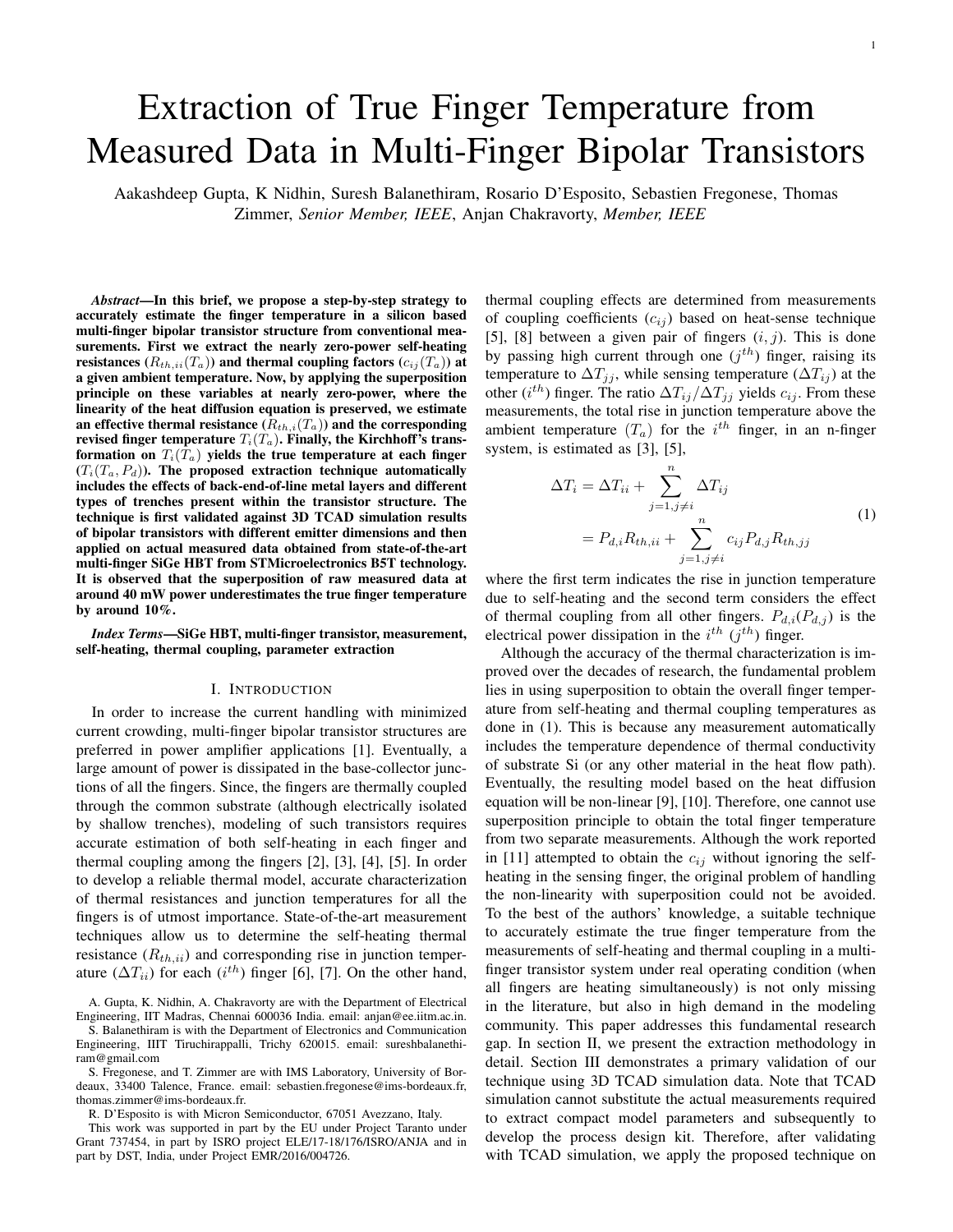

Fig. 1. 3D cross-sectional view of a five-finger TCAD structure of STMicroelectronics B55 process [12] containing shallow and deep trenches along with the eight metal layers (M1 to M8) in BEOL. A set of emitter (E), base (B), and collector (C) contacts are indicated for the rightmost corner finger.



Fig. 2. Dissipated power-dependent true temperature  $(T_i)$  of  $1^{st}$  and  $3^{rd}$  finger in a five finger transistor. Circles correspond to case-B TCAD simulation. Solid lines are the results obtained following (1) from case-A TCAD simulations by exciting one finger at a time.

measured data of multi-finger transistor fabricated in state-ofthe-art B5T technology from STMicroelectronics and provide a true finger temperature. We also demonstrate the underestimation of finger temperature compared to the true value if (1) is applied directly on the measured data. Finally, we conclude in section IV.

#### II. EXTRACTION OF TRUE FINGER TEMPERATURE

We start with a set of TCAD simulated data of a five-finger bipolar transistor whose dimensions correspond to the state-ofthe-art SiGe HBT from STMicroelectronics B55 technology [12]. Fig. 1 shows the device structure where each finger is electrically isolated by shallow-trenches (ST) and all the five-fingers are additionally housed within deep-trenches (DT) on all four sides. Note that for TCAD simulation we have included back-end-of-line (BEOL) metal layers till M1 as most of the BEOL thermal resistance is offered by M1 [13], [14]. Essentially two types (case-A and B) of TCAD simulation are carried out on the same five-finger device structure. Case-A refers to the situation when one finger is



Fig. 3. Self-heating and thermal coupling results obtained from case-A TCAD simulations: (a)  $P_{d,i}$ -dependent self-heating thermal resistance  $R_{th,ii}$  of all three individually heating fingers (Fin-1, 2 and 3) and (b) coupling coefficients obtained for case-A when only  $1^{st}$  finger is heating (j = 1) and rest are sensing. Ambient variables  $R_{th,ii}(T_a)$ and  $c_{ij}(T_a)$  are also indicated.

excited at a time (analogous with the heat-sense measurement condition) and summing up the effects of self-heating and thermal coupling using (1) for the overall finger temperature. Case-B corresponds to a situation when all fingers are excited simultaneously which emulates the real operating condition of the device, yielding true finger temperature. Fig. 2 shows the dissipated power-dependent temperatures of finger-1 and finger-3 obtained from case-A and case-B simulations. One can observe a significant difference between the true finger temperature (case-B result) and the ones obtained following (1) (case-A approach), particularly at large  $P_d$ . Since, the temperature dependence of thermal conductivity of Si is considered in both the TCAD simulations, the original heat diffusion equation becomes non-linear. Therefore, the application of (1) results into underestimation of finger temperature as shown in Fig. 2. In the following we present the methodology to achieve the true finger temperature (results of case-B) from the conventional heat-sense measurement (case-A) technique.

Fig. 3(a) presents case-A TCAD simulation results of dissipated power  $(P_{d,i})$  dependent self-heating thermal resistance  $(R<sub>th,ii</sub>)$  of the first three fingers  $(i = 1, 2, 3)$  at an ambient temperature,  $T_a = 300$  K. Note that symmetry of the structure ensures  $R_{th,44} = R_{th,22}$  and  $R_{th,55} = R_{th,11}$ . The solid lines in Fig. 3(a) are polynomial fit capturing the non-linear  $P_{d,i}$ dependent trend of TCAD data. Extrapolation of the solid line at zero  $P_{d,i}$  yields  $R_{th,ii}(T_a)$ . Similarly, Fig. 3(b) contains TCAD simulated  $P_{d,1}$ -dependent coupling coefficients  $c_{i,1}$ from which one can obtain  $c_{i,1}(T_a)$  by extrapolating each solid line for  $P_{d,1} \rightarrow 0$ . Other  $c_{ij}(T_a)$  can be obtained from similar plots of  $P_{d,j}$ -dependent  $c_{ij}$  data. Note that at  $P_d \rightarrow 0$ , thermal conductivity of Si depends only on  $T_a$  and the corresponding differential equation for heat diffusion remains linear. Therefore, one can apply the superposition principle to obtain a total effective thermal resistance corresponding to each finger as

$$
R_{th,i}(T_a) = R_{th,ii}(T_a) + \sum_{j=1, j \neq i}^{n} c_{ij}(T_a) R_{th,jj}(T_a). \tag{2}
$$

Subsequently, the rise in junction temperature  $\Delta T_i(T_a)$ can be estimated as  $\Delta T_i(T_a) = R_{th,i}(T_a) P_{d,i}$ . Finally,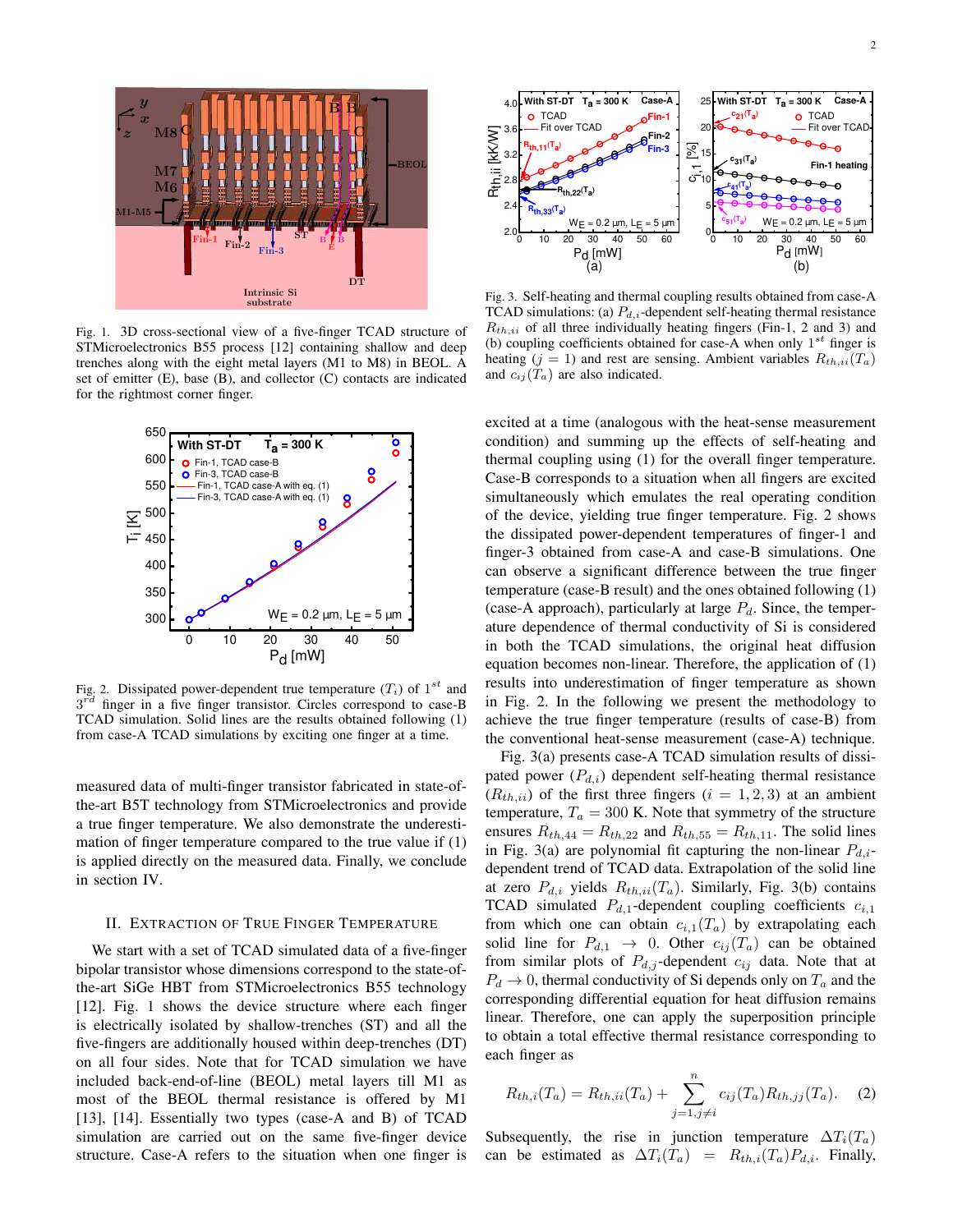

Fig. 4. A comparison of dissipated power-dependent temperatures  $T_i$ , at fingers 1, 2 and 3 obtained from the proposed extraction scheme (solid lines) against case-B TCAD simulation (symbols) for devices with emitter area  $(A_E)$ of (a)  $A_E = 0.2 \times 5 \mu m^2$  and (b)  $A_E = 0.2 \times 10 \mu m^2$ .

the application of Kirchhoff's transformation [15] on the calculated  $\Delta T_i(T_a)$  takes care of the temperature dependence of material thermal conductivity and provides us with the true finger temperature as

$$
T_i(T_a, P_d) = T_a \left( 1 + \frac{(1 - \alpha) R_{th,i}(T_a) P_{d,i}}{T_a} \right)^{\frac{1}{1 - \alpha}}.
$$
 (3)

Here the parameter  $\alpha$  is originated from the temperature dependent thermal conductivity of the heat flow medium which is modeled as  $\kappa(T) = \kappa(T_a)(T/T_a)^{-\alpha}$ . All the terms in the r.h.s. of (3) are already known except  $(1 - \alpha)$  which can be obtained by non-linear parametric fitting of  $P_{d,i}$ -dependent  $R_{th,ii}$  data (Fig. 3(a)) using the well-known relation [16]

$$
R_{th,ii}(T_a, P_d) = \frac{T_a}{P_{d,i}} \left[ \left( 1 + \frac{(1 - \alpha) R_{th,ii}(T_a) P_{d,i}}{T_a} \right)^{\frac{1}{1 - \alpha}} - 1 \right].
$$
\n(4)

Thus the true finger temperature  $T_i$  can be obtained as a function of  $P_{d,i}$  using (3) with extracted  $R_{th,ii}(T_a)$ ,  $c_{ij}(T_a)$ and  $(1 - \alpha)$ .

#### III. VALIDATION OF PROPOSED TECHNIQUE AND APPLICATION ON MEASURED DATA

Figs. 4 (a) and (b) compare the dissipated power-dependent true temperatures obtained from the proposed extraction method (solid lines) following (3) against case-B TCAD simulations (circles) for first three fingers in two different fivefinger transistors with  $A_E = 0.2 \times 5 \mu m^2$  and  $A_E = 0.2 \times 10$  $\mu m^2$ , respectively. Note that the temperatures of 4<sup>th</sup> and  $5<sup>th</sup>$  fingers are identical with those of  $2<sup>nd</sup>$  and  $1<sup>st</sup>$  fingers, respectively. Highest temperature of the central finger is due to high amount of coupling from the neighboring fingers. An excellent agreement of the extracted temperatures with case-B TCAD data demonstrates the accuracy of the overall extraction methodology. The values of  $\alpha$  extracted from our approach are 1.14 and 1.17 for  $A_E = 0.2 \times 5 \ \mu m^2$  and  $A_E = 0.2 \times 10 \ \mu m^2$ , respectively. Note that the proposed technique automatically takes into account the effects of trenches and BEOL metal layers as the extraction deals directly with the characterised data. Therefore, the extracted  $\alpha$  does not necessarily correspond to that of the Si material but also incorporates the effect of trenches and BEOL.



Fig. 5. Measured dissipated power-dependent (a) self-heating thermal resistance of  $1^{st}$ ,  $2^{nd}$  and  $3^{rd}$  finger, and (b) coupling coefficients obtained when only  $1^{st}$  finger is heating. Extracted  $R_{th,ii}(T_a)$  and  $c_{ij}(T_a)$  are also marked.



Fig. 6. Extracted values of true finger temperatures (star-lines) for  $1^{st}$  and 3 finger of a five finger device from B5T technology [17]. An underestimated finger-3 temperature (crosses) obtained from a direct superposition of measured self-heating and thermal coupling temperatures is also shown for comparison.

Now we present the outcomes of our technique when applied on the actual measured data. For this purpose we chose a five-finger SiGe HBT transistor fabricated in B5T technology from STMicroelectronics with six metal layers at BEOL [17]. Each transistor finger is isolated from the neighbouring fingers with shallow trenches and the whole transistor structure is housed within deep trenches from all four sides. The emitter fingers of the test structure (each with  $A_E = 0.18 \times 5 \mu m^2$  are individually accessible with a common collector while the bases are all connected to ground as detailed in [8]. On-wafer measurements were carried out on the test structure using a SUSS MicroTec probing station equipped with a thermal chuck to obtain the self-heating thermal resistances  $(R_{th,ii})$  and coupling coefficients  $(c_{ij})$ following the techniques elaborated in [7] and [8], respectively. Heating and sensing bias conditions of the test structures used to extract coupling coefficients in our work are the same as in [8]. Base-emitter voltage  $(V_{BE})$  of the heating finger is varied from 0.4 to 0.98 V while a constant emitter current  $(I_E)$  of  $1 \mu A$  is forced at the sensing fingers. Collector-base voltage  $(V_{CB})$  is kept constant at 0.5 V for all the fingers. Fig. 5(a) shows the dissipated power-dependent  $R_{th,ii}$  values obtained from measurements (circles) for the first three fingers. Fig. 5(b)